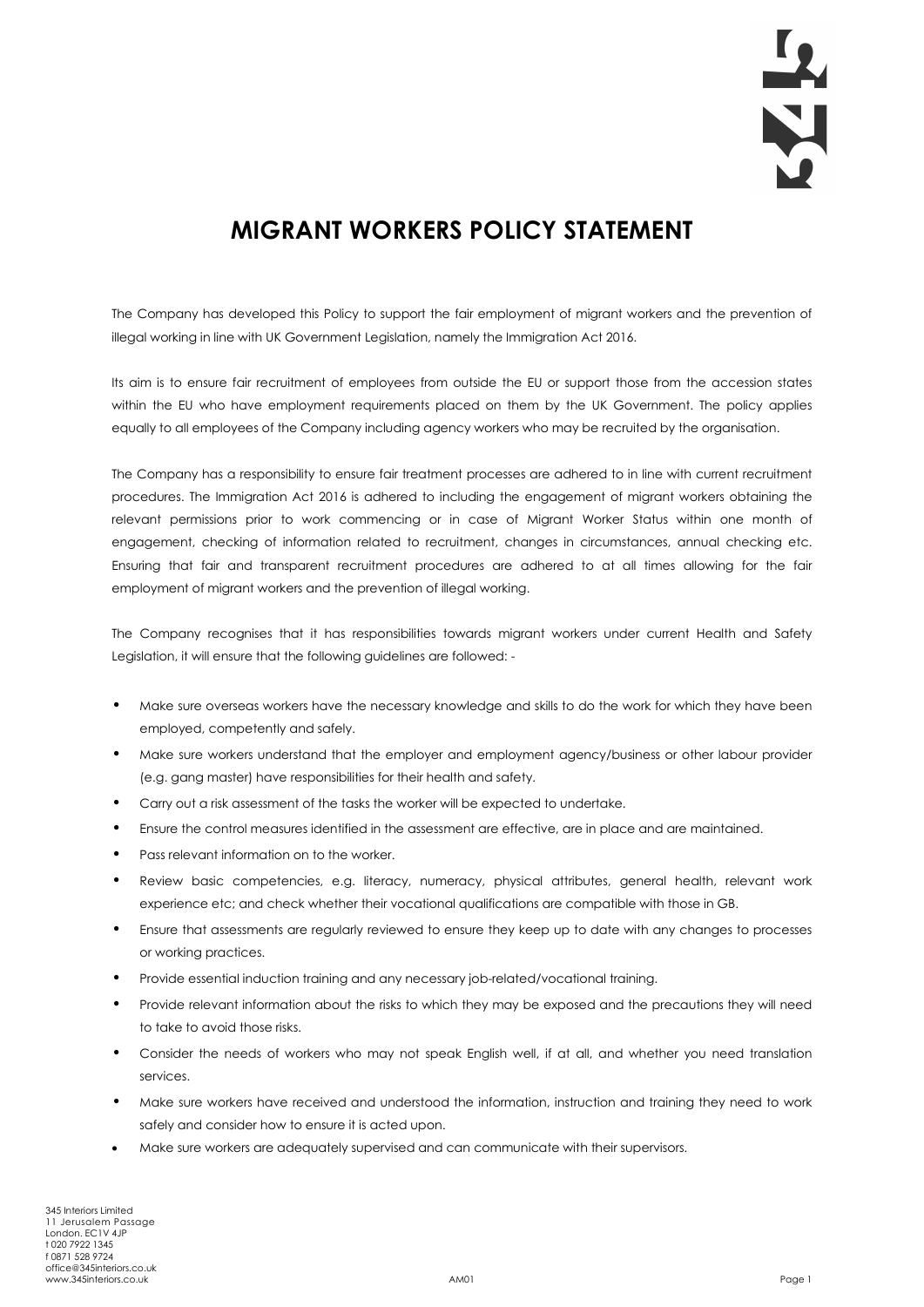

This Policy Statement should be read in conjunction with The Home Office Guidelines - Immigration Act 2016

List A - Documents which show an ongoing right to work - any of the documents or specified combination of documents, described in List A demonstrate that the holder is entitled to work in the UK and will provide employers with an excuse from liability to pay civil penalty if the employer follows the UK Border Guidelines.

1. A passport showing that the holder, or a person named in the passport as the child of the holder, is a British citizen or a citizen of the United Kingdom and Colonies having the right of abode in the United Kingdom.

2. A passport or national identity card showing that the holder, or a person named in the passport as the child of the holder, is a national of a European Economic Area country or Switzerland.

3. A residence permit, registration certificate or document certifying or indicating permanent residence issued by the Home Office, the Border and Immigration Agency, or the UK Border Agency to a national of a European Economic Area country or Switzerland.

4. A permanent residence card or document issued by the Home Office, the Border and Immigration Agency, or the UK Border Agency to the family member of a national of a European Economic Area country or Switzerland.

5. A passport or other travel document endorsed to show that the holder is exempt from immigration control, is allowed to stay indefinitely in the United Kingdom, has the right of abode in the United Kingdom, or has no time limit on their stay in the United Kingdom.

6. An Immigration Status Document issued by the Home Office, the Border and Immigration Agency, or the UK Border Agency to the holder with an endorsement indicating that the person named in it is allowed to stay indefinitely in the United Kingdom or has no time limit on their stay in the United Kingdom.

7. A full birth certificate issued in the United Kingdom which includes the name(s) of at least one of the holder's parents.

8. A full adoption certificate issued in the United Kingdom which includes the name(s) of at least one of the holder's adoptive parents.

9. A birth certificate issued in the Channel Islands, the Isle of Man or Ireland.

10. An adoption certificate issued in the Channel Islands, the Isle of Man or Ireland.

11. A certificate of registration or naturalisation as a British Citizen.

12. A letter issued by the Home Office, the Border and Immigration Agency, or the UK Border Agency to the holder which indicates that the person named in it is allowed to stay indefinitely in the United Kingdom.

List B - Documents which show a right to work for up to 12 months. Any of the documents, or specified combination of documents, in List B, can demonstrate that a person is entitled to work in the UK for a limited period.

1. A passport or travel document endorsed to show that the holder is allowed to stay in the United Kingdom and is allowed to do the type of work in question.

2. A Biometric Residence Permit issued by the UK Border Agency to the holder which indicates that the person named in it can stay in the United Kingdom and is allowed to do the work in question.

3. A residence card or document issued by the Home Office, the Border and Immigration Agency, or the UK Border Agency to a family member of a national of a European Economic Area country or Switzerland.

4. A work permit or other approval to take employment issued by the Home Office, the Border and Immigration Agency, or the UK Border Agency.